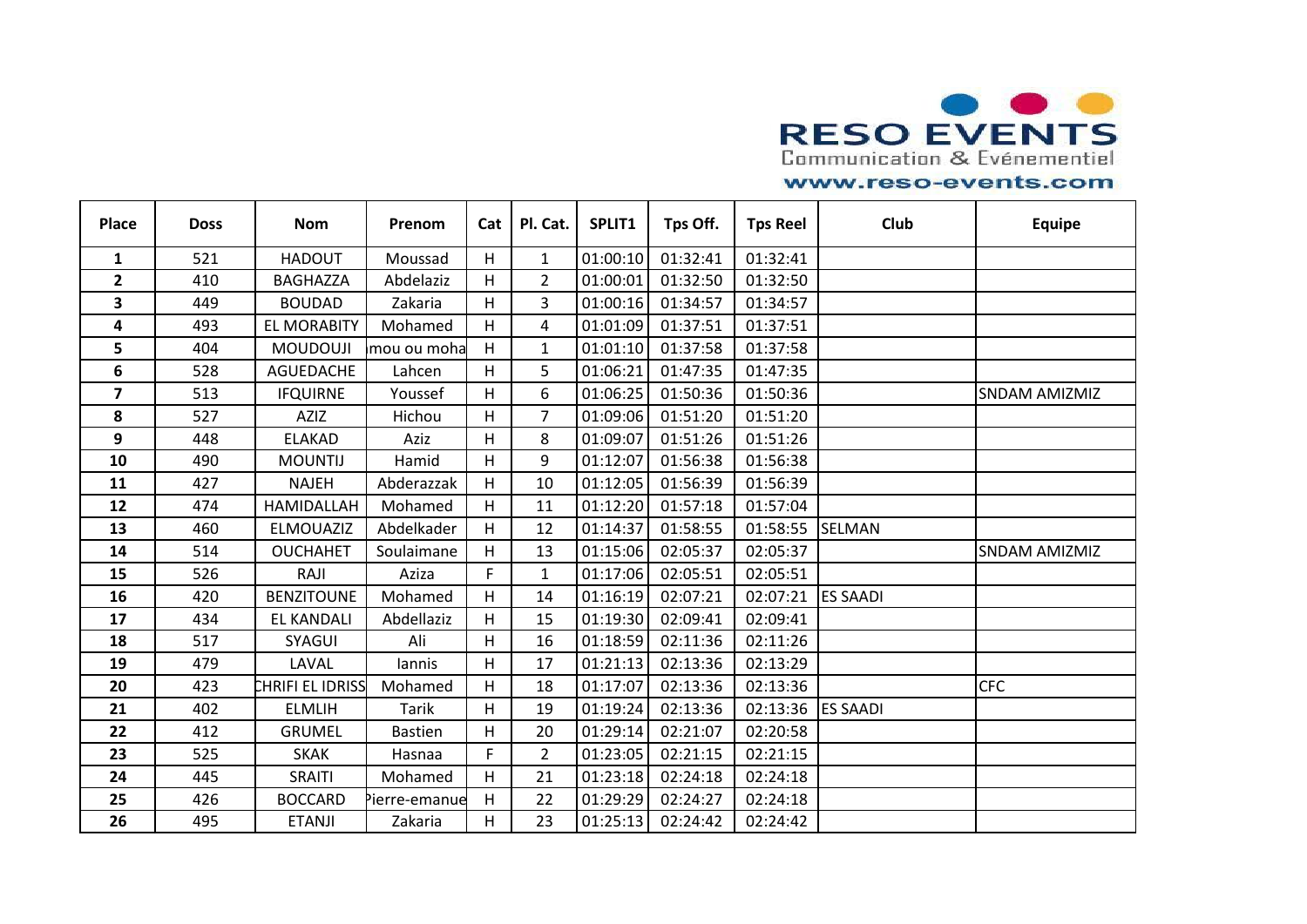

| <b>Place</b> | <b>Doss</b> | <b>Nom</b>         | Prenom       | Cat | Pl. Cat.       | SPLIT1   | Tps Off. | <b>Tps Reel</b> | Club                 | <b>Equipe</b>        |
|--------------|-------------|--------------------|--------------|-----|----------------|----------|----------|-----------------|----------------------|----------------------|
| 27           | 452         | <b>AMAOUI</b>      | Soufiane     | H   | 24             | 01:27:10 | 02:26:32 | 02:26:32        |                      | <b>CFC</b>           |
| 28           | 476         | <b>KHALIDI</b>     | bhammed-am   | H   | 25             |          | 02:27:38 | 02:27:38        |                      |                      |
| 29           | 478         | <b>TOUATI</b>      | Karim        | H   | 26             | 01:30:33 | 02:28:42 | 02:28:42        |                      |                      |
| 30           | 400         | <b>DOYEN</b>       | Edith        | F.  | 3              | 01:31:56 | 02:28:44 | 02:28:44        |                      |                      |
| 31           | 409         | <b>MOSSUTO</b>     | Fabio        | H   | 27             | 01:31:18 | 02:29:11 | 02:29:05        |                      |                      |
| 32           | 454         | <b>TAJLY</b>       | Abdellah     | H   | 28             | 01:23:51 | 02:30:17 | 02:30:17        |                      | <b>CFC</b>           |
| 33           | 523         | <b>BAKRIM</b>      | Ali          | H   | 29             | 01:25:39 | 02:30:31 | 02:30:31        |                      | <b>DECATHLON</b>     |
| 34           | 459         | <b>MOUTAOUAK</b>   | <b>Driss</b> | H   | 30             | 01:31:41 | 02:30:41 | 02:30:41        |                      |                      |
| 35           | 401         | <b>HOUMEAU</b>     | Dominique    | Н   | 31             | 01:33:46 | 02:33:00 | 02:32:55        |                      |                      |
| 36           | 419         | <b>HASSALI</b>     | Hassan       | H   | 32             | 01:27:24 | 02:33:36 | 02:33:36        | <b>ES SAADI</b>      |                      |
| 37           | 406         | <b>BOUAYAD</b>     | <b>Driss</b> | н   | 33             | 01:39:02 | 02:33:49 | 02:33:41        |                      |                      |
| 38           | 457         | <b>CAVELAN</b>     | Sebastien    | Н   | 34             | 01:31:27 | 02:34:05 | 02:34:05        | <b>ROYAL MANSOUR</b> |                      |
| 39           | 515         | BENSALLAM          | Mohamed      | H   | 35             | 01:33:49 | 02:34:37 | 02:34:37        |                      | <b>SNDAM AMIZMIZ</b> |
| 40           | 425         | EL JAI             | Sabine       | F   | 4              | 01:36:17 | 02:34:59 | 02:34:59        |                      |                      |
| 41           | 430         | <b>ATIF</b>        | Hassan       | Н   | 36             | 01:36:22 | 02:34:59 | 02:34:54        |                      |                      |
| 42           | 435         | SAVOURNIN          | Philippe     | H   | 37             | 01:36:16 | 02:34:59 | 02:34:53        |                      |                      |
| 43           | 509         | <b>EL OUARITI</b>  | Naoufel      | н   | 38             | 01:36:27 | 02:35:43 | 02:35:38        |                      |                      |
| 44           | 440         | <b>CHOUKRI</b>     | Othmane      | H   | 39             | 01:41:23 | 02:36:19 | 02:36:13        |                      |                      |
| 45           | 408         | <b>BENZAKOUR</b>   | Mohamed ama  | H   | 40             | 01:35:25 | 02:36:30 | 02:36:24        |                      |                      |
| 46           | 466         | ABOURAHAL          | Farouk       | н   | 41             | 01:36:38 | 02:38:38 | 02:38:31        |                      |                      |
| 47           | 413         | <b>DUMONT</b>      | Helene       | F   | 5              | 01:39:38 | 02:41:34 | 02:41:34        |                      |                      |
| 48           | 433         | <b>OULIZ</b>       | Chakib       | H   | 42             | 01:39:09 | 02:43:15 | 02:43:15        |                      |                      |
| 49           | 522         | <b>OLIVIER</b>     | Gillibert    | н   | 43             | 01:35:47 | 02:43:16 | 02:43:07        |                      |                      |
| 50           | 463         | <b>SCHMITT</b>     | Diane        | F   | 6              | 01:43:14 | 02:44:11 | 02:44:05        |                      |                      |
| 51           | 480         | LAVAL              | Celine       | F   | $\overline{7}$ | 01:43:18 | 02:45:33 | 02:45:29        |                      |                      |
| 52           | 428         | <b>ABOUSSELHAM</b> | Otmane       | н   | 44             | 01:37:45 | 02:47:12 | 02:47:07        |                      |                      |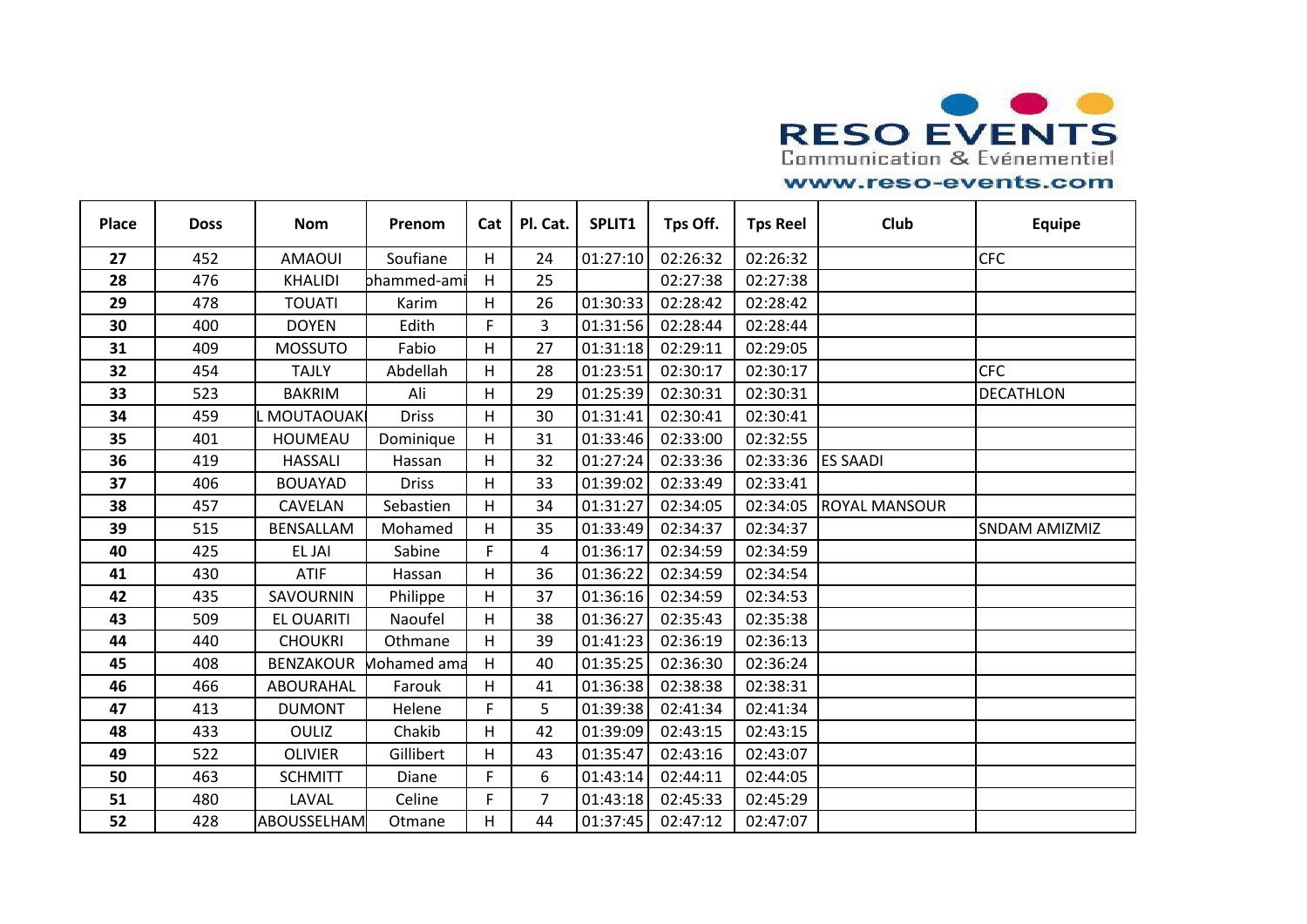

| <b>Place</b> | <b>Doss</b> | <b>Nom</b>        | Prenom     | Cat | Pl. Cat. | SPLIT1   | Tps Off. | <b>Tps Reel</b> | Club                 | <b>Equipe</b>        |
|--------------|-------------|-------------------|------------|-----|----------|----------|----------|-----------------|----------------------|----------------------|
| 53           | 487         | <b>FAWZI</b>      | Amine      | H   | 45       | 01:42:16 | 02:47:45 | 02:47:38        |                      |                      |
| 54           | 488         | <b>MECHTALY</b>   | Latifa     | F   | 8        | 01:44:42 | 02:51:24 | 02:51:19        |                      |                      |
| 55           | 519         | AGAIBANE          | Younes     | H   | 46       | 01:43:28 | 02:51:26 | 02:51:19        |                      |                      |
| 56           | 444         | <b>AIT SAID</b>   | Abdelkrim  | Н   | 47       | 01:52:44 | 02:52:50 | 02:52:50        | <b>SELMAN</b>        |                      |
| 57           | 491         | <b>CHATI</b>      | Zaccharia  | н   | 48       | 01:43:56 | 02:54:07 | 02:53:58        |                      |                      |
| 58           | 481         | <b>TALLANT</b>    | Daniel     | H   | 49       | 01:42:51 | 02:54:45 | 02:54:45        |                      |                      |
| 59           | 462         | <b>BITSCH</b>     | Eric       | н   | 50       | 01:49:04 | 02:54:48 | 02:54:41        |                      |                      |
| 60           | 456         | <b>GUELFANE</b>   | Abderrahim | H   | 51       | 01:50:22 | 02:55:54 | 02:55:54        |                      | <b>CFC</b>           |
| 61           | 450         | <b>IBNELHAJ</b>   | Fouad      | Н   | 52       | 01:44:49 | 02:55:55 | 02:55:55        |                      | <b>CFC</b>           |
| 62           | 483         | LAZRAQ            | Ali        | Н   | 53       | 01:59:00 | 02:56:28 | 02:56:20        |                      |                      |
| 63           | 399         | <b>PHULPIN</b>    | Elody      | F   | 9        | 01:59:02 | 02:59:01 | 02:29:25        |                      |                      |
| 64           | 407         | <b>ELOUARGHI</b>  | Khalid     | H   | 54       | 01:35:05 | 02:59:57 | 02:59:57        |                      |                      |
| 65           | 464         | <b>RATIBE</b>     | Rachid     | H   | 55       | 01:57:08 | 03:01:48 | 03:01:48        |                      |                      |
| 66           | 422         | <b>BEN-CHATTO</b> | Mohamed    | H   | 56       | 01:41:36 | 03:03:21 | 03:03:21        |                      |                      |
| 67           | 458         | <b>HIJRI</b>      | Hassan     | H   | 57       | 01:50:02 | 03:03:21 | 03:03:16        | <b>ROYAL MANSOUR</b> |                      |
| 68           | 498         | BENCHEKROUN       | Karim      | H   | 58       | 01:59:01 | 03:04:31 | 03:04:23        |                      |                      |
| 69           | 437         | ADYEL             | Amal       | F   | 10       | 01:51:30 | 03:04:33 | 03:04:28        |                      | <b>CRAZY FAMILLY</b> |
| 70           | 414         | <b>VERGIN</b>     | Michael    | Н   | 59       | 01:57:02 | 03:05:33 | 03:05:28        |                      |                      |
| 71           | 482         | SAMAT             | Aicha      | F   | 11       | 01:45:14 | 03:07:11 | 03:07:11        |                      |                      |
| 72           | 447         | AHANSAL           | Lahcen     | н   | 60       | 01:45:24 | 03:07:11 | 03:07:02        | <b>ROYAL MANSOUR</b> |                      |
| 73           | 465         | <b>BADDAJ</b>     | Yassine    | Н   | 61       | 01:49:54 | 03:07:45 | 03:07:34        |                      |                      |
| 74           | 489         | <b>RODRIGUEZ</b>  | Julian     | Н   | 62       | 01:57:03 | 03:07:55 | 03:07:49        |                      |                      |
| 75           | 485         | <b>AZZOUZ</b>     | Mohamed    | н   | 63       | 01:57:01 | 03:07:55 | 03:07:48        |                      |                      |
| 76           | 453         | <b>AMAOUI</b>     | Youssef    | Н   | 64       | 01:56:15 | 03:09:10 | 03:09:10        |                      | <b>CFC</b>           |
| 77           | 417         | <b>MOHSINE</b>    | Mohamed    | Н   | 65       | 02:01:26 | 03:09:25 | 03:09:25        | <b>ES SAADI</b>      |                      |
| 78           | 416         | <b>TARIB</b>      | Abdessamia | H   | 66       | 01:47:15 | 03:09:26 | 03:09:26        | <b>ES SAADI</b>      |                      |